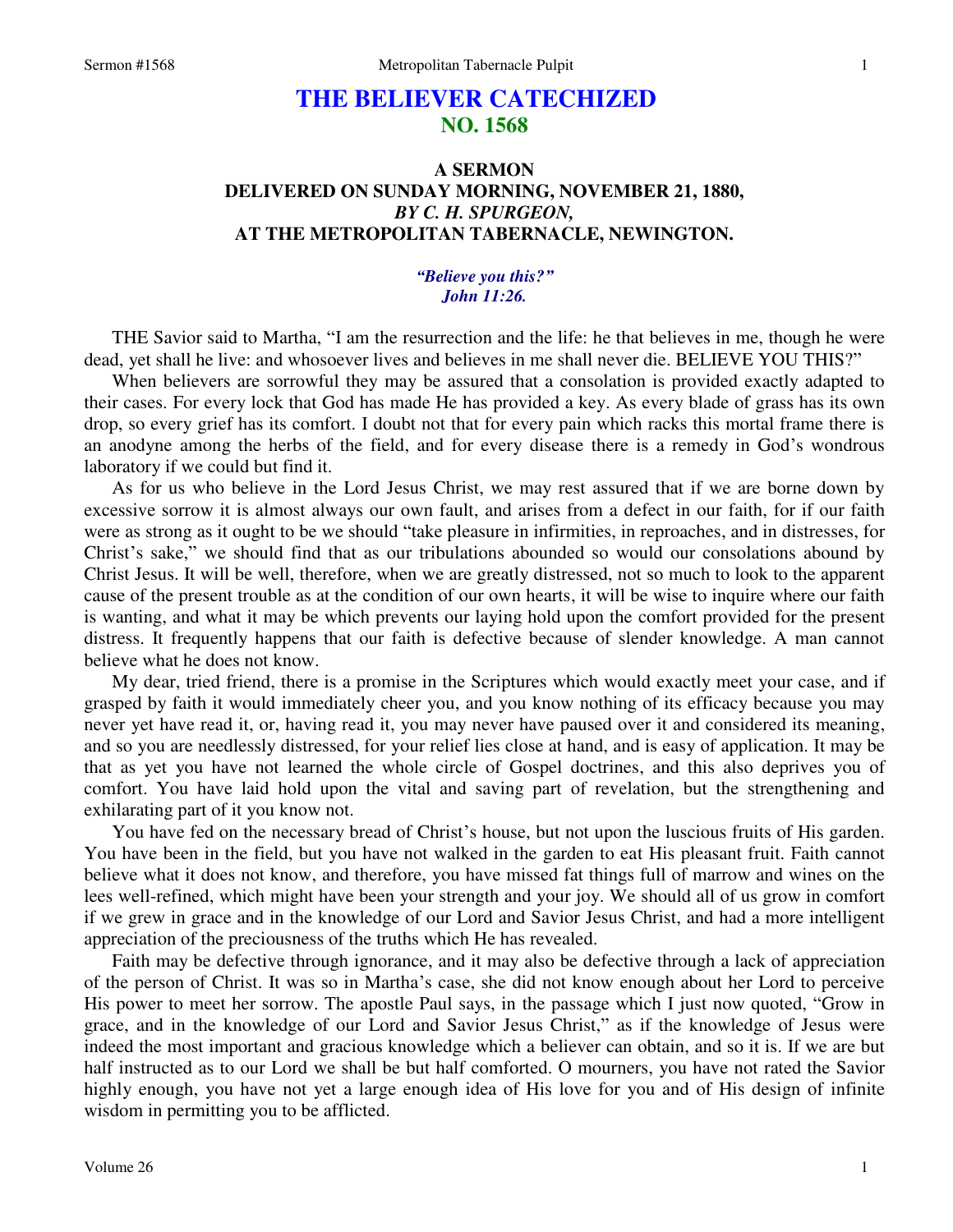If the Lord Jesus were better known our afflictions would be lightened, and our hearts would even rejoice in them. If we did but know You, O You blessed Christ, then if the same trials remained with us they would lose their gloom beneath Your smile, and we should even come to rejoice in them as ministering to our fellowship with You in Your sufferings. Jesus known, sorrow loses its sting, surely even the bitterness of death is past.

 It is not to be supposed that every true believer in Christ is assuredly a perfect believer. Martha truly believed in Jesus, but she did not perfectly believe in Him. I do not know how many here have, or think they have, perfect faith, such good people will get very little from the discourse of this morning, but then, happily, they do not need it. Those of us who have an imperfect faith—and I suspect that this would describe most of us—may gather instruction from the Savior's question to Martha, "Believe you this?" May the Holy Spirit cause it to be so. Let us think we hear His loving lips inquiring of us at this time concerning this truth and the other—"Believe you *this?"*

We desire to believe everything that is true, and we wish to receive into our minds every doctrine which the Holy Spirit has revealed, for we would perfect our discipleship, and is not this one of its privileges—"When he, the Spirit of truth, is come, He shall guide you into all truth"? We long to believe everything that is within the range of our spiritual knowledge, that so our faith taking the entire range of divine truth may be complete for every emergency, and mighty in every conflict. Submit, then, to a heartsearching inquiry as to your faith, and hear Jesus say by His Spirit, "Believe you this?"

**I.** Our first head will be, BELIEVE YOU THIS PARTICULAR DOCTRINE?

 I will not just now suggest any one doctrine above another, but merely advise your putting the question about every revealed truth. You, who are believers, have faith in the Scriptures in general, you can boldly declare that from the first word of Genesis to the last word of Revelation, you believe all that is written in the inspired volume. Now the point is to take out of this general mass of things believed, or supposed to be believed, each one separate item, and look it over in detail, and then say with your heart and conscience, "I believe this."

 It is easy to talk in the gross, and it is very easy to think that we have a vast amount of faith, and yet we may have little or none worth having. We may have put the treasure of truth into a bag that is full of holes, and so may have lost it as fast as we have found it. We may fancy that we embrace within our arms the whole of revealed truth, and yet when we come to a quiet examination of our soul we may find that much is slipping away from us by a process of questions and doubts which we hardly dare acknowledge. Things believed and never used are like a sluggard's farm which lies fallow, and is never tilled, we hardly call such ground a farm, and can we call such belief real faith? Why, some truths taught in the Word are not even known by numbers of professors, and we cannot believe what we do not know, it is the same case as that supposed in the apostle's question, "How shall they believe in him whom they have not heard?" If we do not see the surface meaning, which is within our reach, we cannot be said to believe in any real sense.

 Martha when our Savior questioned her had already expressed her faith in certain great truths. She said, "Lord, if you had been here my brother had not died," she believed in the Savior's power to heal the sick. She believed that so long as her brother breathed the power of Christ could have kept him alive, for she was convinced that Jesus was the Master of disease, and could restore the suffering to health. This was something worthy of her faith, but it was not enough. Our Lord set a further fact before her, and asked, "Believe you *this?"* It is for us to grow in knowledge, and to exercise faith in proportion as we do so.

 Next, Martha believed that though her brother was dead, such was the efficacy of Christ's prayer that He could do something, she does not quite say what, to comfort the bereaved—"I know, that even now, whatever you will ask of God, God will give it you." She had faith in our Lord's prevalence with God in prayer and that to an unlimited degree. She believed in Jesus as a mighty intercessor, one who had but to speak with the Most High and His request would surely be answered, this is a very commendable measure of faith, I wish that we all had as much. So much faith was something admirable, but it was not enough for her present comfort, and therefore Jesus puts before her a fact even more honorable to Himself, and then adds, "Believe you *this?"*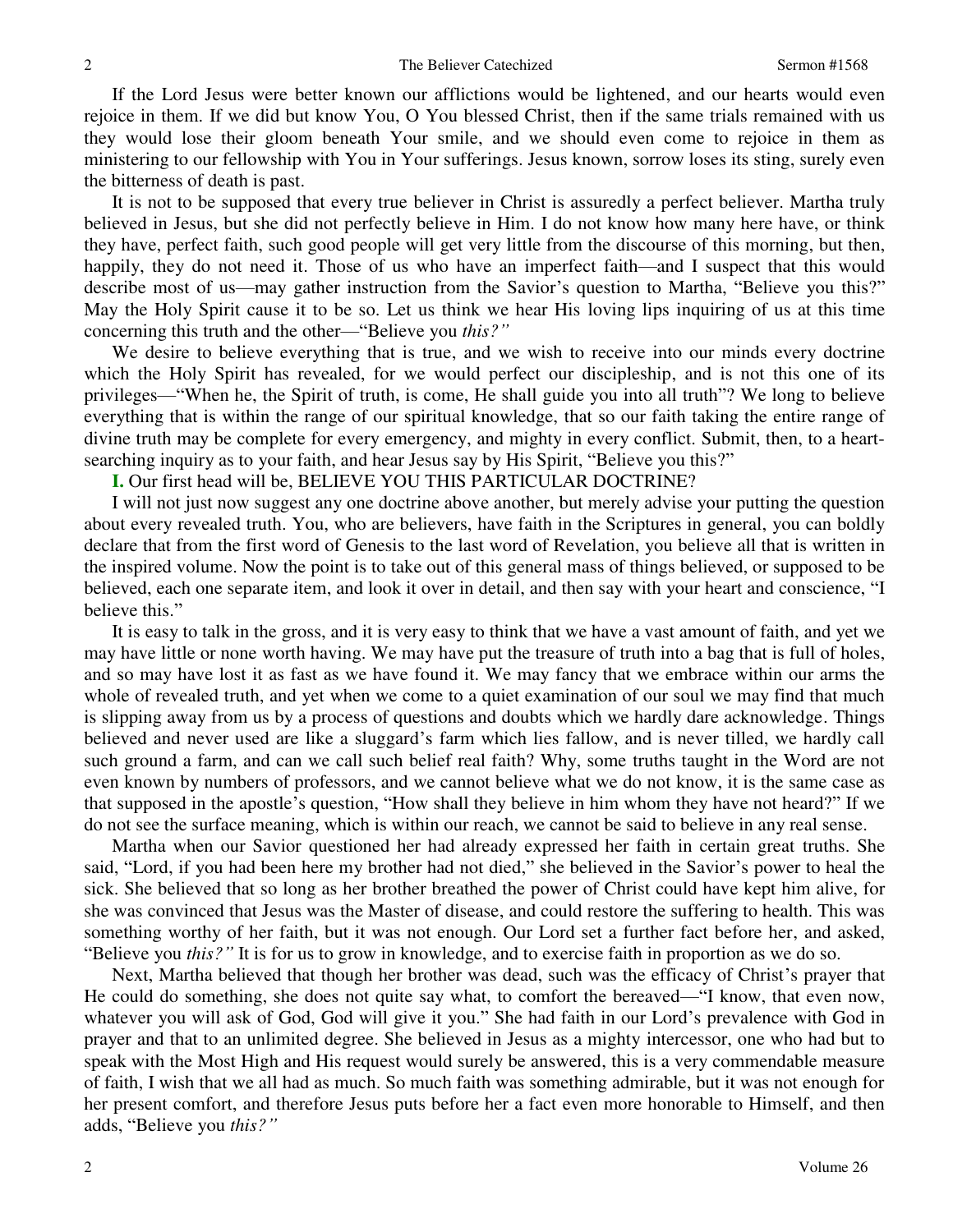Martha also expressed her firm conviction as to the certainty of the general resurrection, "I know that my brother shall rise again in the resurrection at the last day." She had gathered this, doubtless, from the Old Testament Scriptures, and from the general belief among orthodox Hebrews. She may also have learned this master truth from the teaching of the Savior Himself. She was in this great fundamental doctrine a thoroughly sound believer, but she had not yet seen the resurrection in the Christian light, and perceived our Lord's connection with it. She had not yet learned enough to afford her comfort under her heavy loss, for it is clear that she derived very little consolation from the fact of a distant and general resurrection, she needed resurrection and life to come nearer home, and to become more a present fact to her.

 Our Savior points her to a truth concerning Himself which would answer that purpose, and says to her, "I am the resurrection and the life: he that believes in me, though he were dead, yet shall he live: and whosoever lives and believes in me shall never die. Believe you *this?"* Here was a well of comfort from which she had never drank, because, like Hagar in the wilderness, she had never seen the divine supply. Christ points her to it and asks her if she will not drink.

 I would to God, dear friends, that all of us who call ourselves Christians would every now and then go over the Bible, and rehearse the great doctrines in order before our minds, stopping over each one of them, and saying to your heart and mind, "Believe you this?" Take, for instance, that great and earliest of doctrines, the election of grace. "Whom he did foreknow, he also did predestinate to be conformed to the image of his Son." "Blessed be the God and Father of our Lord Jesus Christ, who has blessed us with all spiritual blessings in heavenly places in Christ; according as he has chosen us in him before the foundation of the world, that we should be holy and without blame before him in love: having predestinated us unto the adoption of children by Jesus Christ to himself, according to the good pleasure of his will." Pause over these texts, and consider their evident meaning, and then say to your own hearts, "Believe you *this?"*

 Some believers in Christ do not attempt to accept this doctrine, but even call it horrible, and others speak of it as so mysterious and unpractical that it is not to be preached in public. I would invite such honestly to look the doctrine in the face, and see whether they believe it or no, for if they do not, they may as well take a pen and cross out of the Word of God all passages which plainly teach it. They would not want to do this, and yet they do that which amounts to the same thing. When a man is afraid of a doctrine, or ashamed of it, he has grave cause to suspect that he does not believe it.

 Take another grand truth, "A man is justified by faith, and not by the works of the law." "Being justified by faith, we have peace with God through our Lord Jesus Christ." "He that believes in him is not condemned." The perfect pardon of the believer, the complete justifying power of the righteousness of Christ to them that believe, is plainly taught in the Bible—"Believe you *this?"* If you do, why do you go every day and perpetually call yourself a "miserable sinner," when you are so no longer, but a bloodwashed saint, and a happy child of God? Why do you talk about your sin as if it were not forgiven, and speak of yourself as if you were still "an heir of wrath, even as others," whereas you are justified in Christ Jesus, and accepted in the Beloved? Look at the Scriptural truth and at your conduct, and then say to yourself, "Believe you this?"

 Suppose you turn to the Scriptures, and read of the union of Christ to His people, "I in them, and you in me, that they may be made perfect in one." "I am the vine, you are the branches." When you thus read, inquire of your heart, "Believe you this?" Do you believe that all who live unto God are one with Christ? Do you believe this? If so, why are you troubled as to your acceptance with God, since you are one with Christ? Why do you think that you shall ultimately perish if you are one with Him? Will Christ lose the members of His body? Shall it be that one after another the limbs of His mystical frame shall rot away and die? Has He not said, "Because I live you shall live also"? "Believe you *this?"*

 It may be that brethren will say of a certain truth that this is a high doctrine, or a mysterious doctrine, which seems almost too good to be true, but all this is wide of the mark. The one question is—Is it revealed? "King Agrippa," said Paul, "Do you believe the prophets? I know that you believe." So would I say to each one of you—if you believe the prophets and the apostles, why do you not believe one by one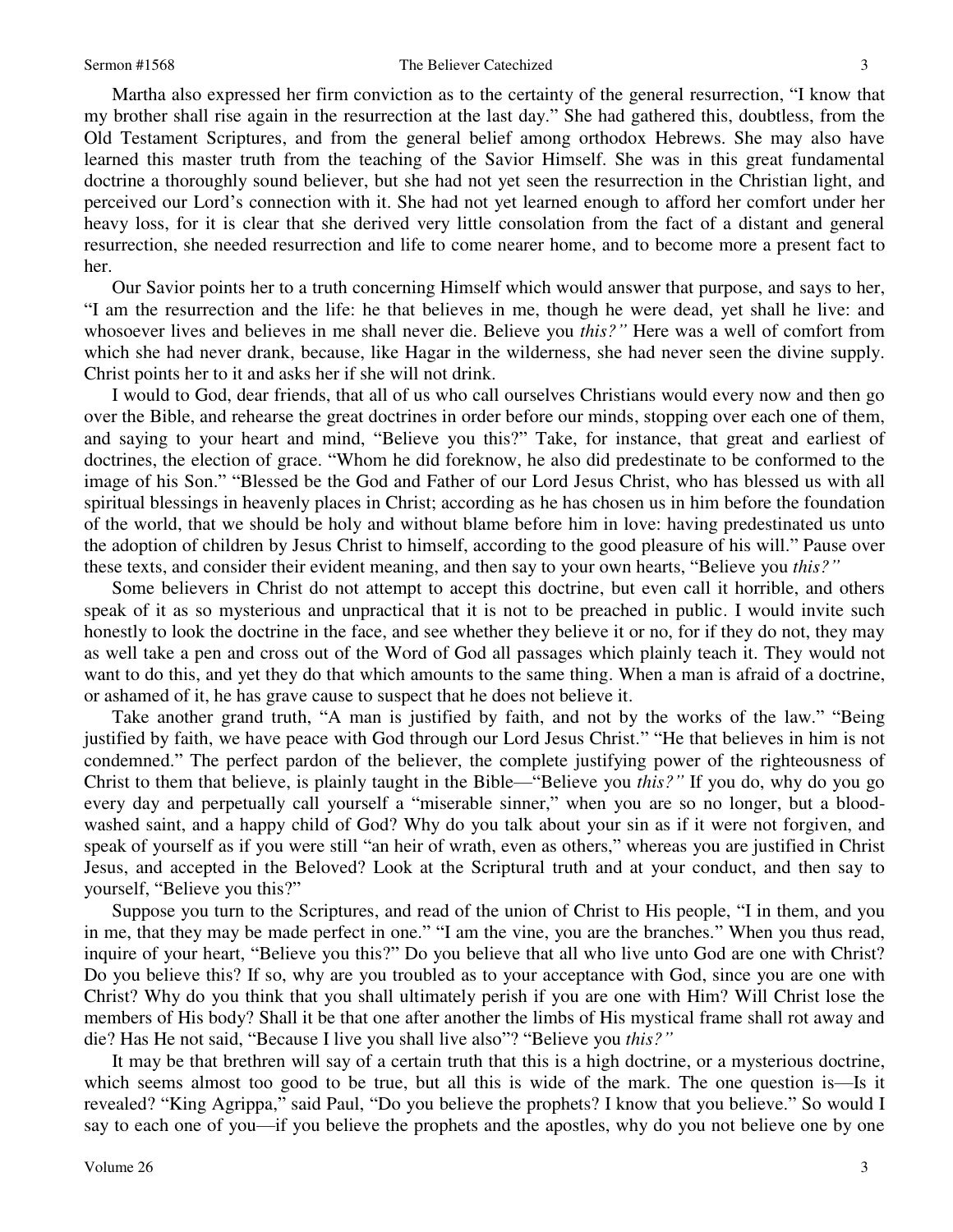those great truths which God has spoken by them? And if you believe them to be revealed how dare you cast a slur upon them, as being this, that, and the other? I will not ask you to believe my statement, nor the statements of theologians and divines, but turn to the infallible Book itself, and see what is there written, and then ask yourself, "Believe you this?"

 As you meet with such and such a statement of Holy Writ do not cut it down nor cavil at it, nor twist it, nor try to see if some eminent commentator has not evaporated the very soul out of it, but believe it just as you find it, and if you cannot do so, stop until you can, and cry out to God for further light till you can, without hesitation, answer the Savior's question, and say, with Martha, "Yea, Lord."

 How this inquiry, well managed and pressed home, will enlarge the range of faith! How it will strengthen its grasp and handhold! How rich would our souls become! Upon what meat would our inward confidence be fed if we would but treasure up each crumb of revealed truth. Search the Scriptures and take the teaching of the Word of God in detail, line by line, and word by word, and then say to your soul "Believe you this?" Ask for an anointing from the Holy One that you may know all things and understand with all saints what are the heights and depths, and know the love of Christ which passes knowledge. There will be profit connected with this our first point if each one will conscientiously catechize his mind and say, "Believe you this particular doctrine of the Word?"

**II.** Our next division shall be briefly handled. BELIEVE YOU THIS DISTINCT DOCTRINE?

 I find, especially among members of certain churches, great cloudiness as to their faith. I would not judge severely, but I notice that those converted persons who come to us from certain quarters, which I will not now name, believe the Gospel, but it is too much after the manner of the collier in the old story. When he was asked, "What do you believe?" he answered, "I believe as the church believes." He was then questioned, "But what does the church believe?" He replied, "The church believes what I believe." Being further asked, "And what do you and the church believe?" he answered, "We both believe the same thing." There was no getting further with him.

 Is not this kind of faith common enough at this day? Many who are called Christians have this blind faith and little more. This doting faith in you know not what is fitter for idiots than rational beings. Let those delight in it who are of slavish mind, or too idle to think for themselves, as for us, so long as we have eyes we shall not yield to walk blindfolded. We like a man to do his own thinking. Put your garments out to wash, if you please, but your thinking you should do at home. There is no reaching the land of truth unless you will work your passage by thinking over the teaching of the Lord. What *I* tell you, you may believe or not at your pleasure, but I beseech you do not accept it for any other reason than that in your own judgment it is in accordance with the mind of God as unveiled in Holy Writ.

 God has given to each man a judgment and a conscience, and an understanding, and these the owner of them is bound to use. Light is not given to all alike, and hence the use of guides to such as have not great knowledge, but the light can only be seen by a man's own eyes, and he cannot look at objects by proxy. By experience some men have learned far more than others, and hence they are useful helpers, but still, no man's experience of grace can stand instead of my own, each one must feel and know the divine life in his own soul. As food must be masticated, and digested by each man for the sustenance of his own body, so must truth be read, marked, learned, and inwardly digested by each man for the sustenance of his own soul.

 The church of Rome says, "Yield an implicit faith to the church"—this is a fine platform for priestcraft, and you see through the scheme in a minute, but we say the very reverse, and charge you not to believe a single word that any one of us, or all of us put together shall say to you if it be contrary to the Word of God. Read that Word for yourselves and search the Scriptures to see whether these things be so or not, for so did the Bereans of old, and they were noble because of it, and you shall be noble if you rise to the dignity of your manhood, and by the help of God use your own sense and understanding, and pray for the teaching of His Spirit that you may know what the truth is.

 Our Savior puts a certain truth before good Martha in distinct terms, He left the general haze of the resurrection in which she believed, and said, "I who stand before you am the resurrection and the life.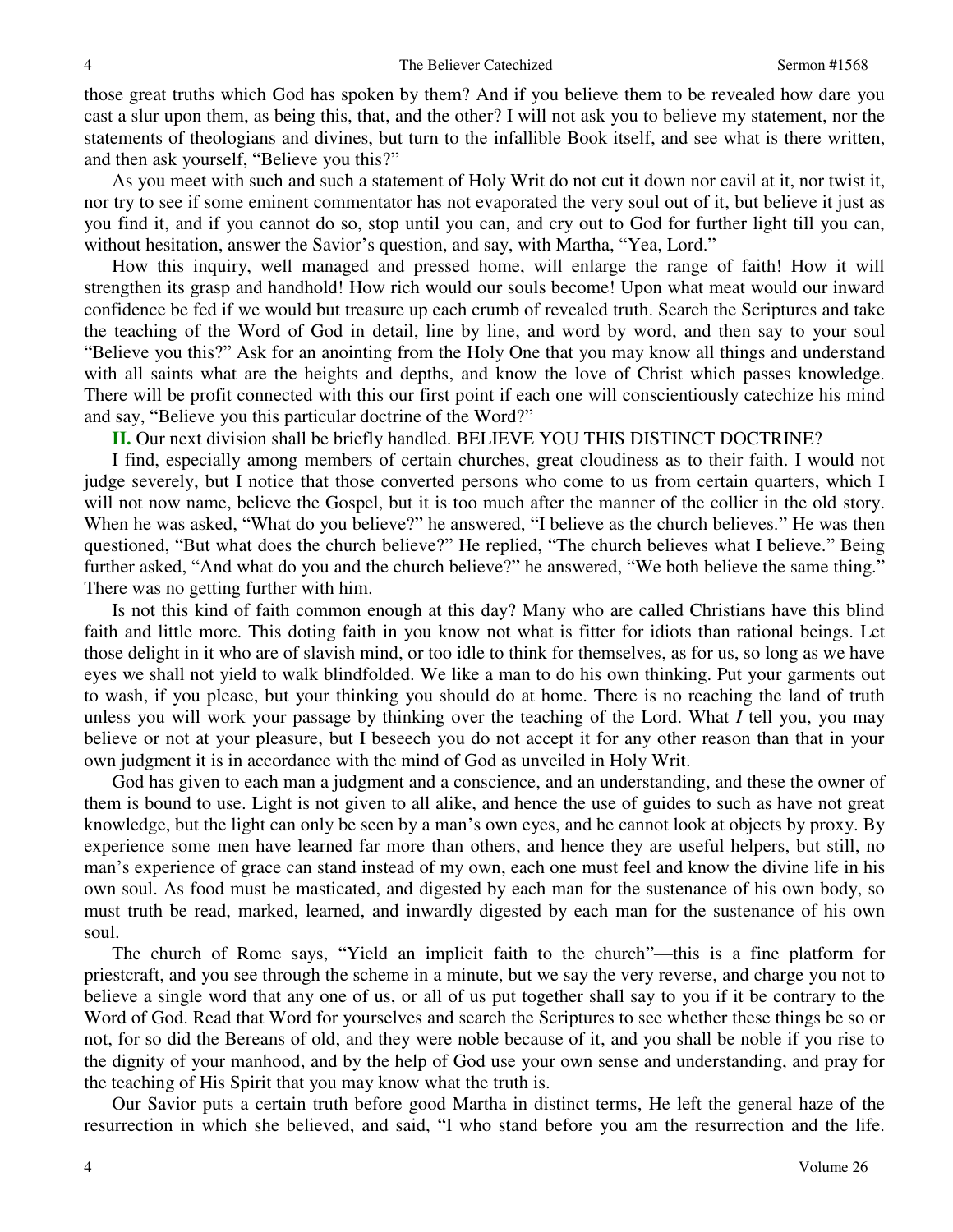#### Sermon #1568 The Believer Catechized 5

Believe you *this?"* Do you believe the doctrine put in this clear form and shape? He gave her crisp, sharp, definite teaching, and said, "Believe you *this?"* He brought before her mental vision, not an impalpable, shadowy image and specter of truth, but a solid, substantial statement that He Himself was the resurrection and the life, raising those who believe in Him from the dead, and keeping in life those who, being alive, believe in Him, and then He demanded, "Believe you this?"

 A great many persons see doctrines in a kind of dim, hazy light, and in that "darkness visible" they exercise a sort of faith, but they will never get comfort out of truth in that fashion. We must believe revealed truth as we see it, in its own clear, well defined, and accurate form as Scripture shows it. For instance, the doctrine of the atonement is robbed of half its delight if indistinctly stated. Thousands of Christians believe in a kind of atonement, a means of reconciliation, a sort of propitiation made by Christ, which in some way or other brings us to God, but, beloved, I would have you believe that, "He his own self bare our sins in his own body on the tree." "The Lord has laid on him the iniquity of us all." Believe you this?

"He has made him to be sin for us who knew no sin, that we might be made the righteousness of God in him." Believe you this? Read the fifty-third chapter of Isaiah, in which you have substitution set forth most clearly. Yes, read the chapter through and pause over such a verse as the eleventh, "He shall see of the travail of His soul, and shall be satisfied: by his knowledge shall my righteous servant justify many; for he shall bear their iniquities." And then put it to yourself: Believe you this? The very life and soul and sweetness of atonement will be found in the substitution of the innocent Savior for the guilty sinner in the actual bearing of the penalty of sin, the real payment of the debt, for then I know that I am clear, because He, in my stead, has vindicated justice, honored the law, and glorified God. Believe you this?

 Dear friend, ask God to give you grace that you may believe in what Christ has taught, and what the prophets and the apostles have spoken, exactly as it was meant that you should believe it, not in a haphazard, unreal way, but with your whole heart, and soul, and mind, accepting God's Word as it stands, in all its clearly cut lines and features. Have a quick and true answer to the question, "Believe you this distinct and clear truth?" Answer, "Yea, Lord."

**III.** We will now go a little further, in the third place, to ask, "BELIEVE YOU THIS DIFFICULT TRUTH?"

Certain truths are hard to grasp. There are points about them which almost stagger faith till faith rises to her true character, and is no longer dwarfed into carnal reasoning, but these difficult things are to be believed. It was not easy for Martha to understand how the Lord Jesus could Himself be the resurrection and the life, and yet her brother was dead. It was not an easy truth for her to believe, for it is not easy for us. How can He that died be life? How can He whose members are still in the grave be the resurrection? How can the Son of man have such a wonderful power that resurrection and life should be entirely dependent upon Him? How can these things be? We know the fact, but we do not understand it. It is well for us if we do not want to understand it, but regard it as sufficient for us to believe what is revealed even though to our reason it may seem a fathomless deep.

 Indeed, it was difficult for Martha to believe her Lord to be the life because it seemed contrary to her experience. "Though he were dead, yet shall he live," she might hope that this was possible in the case of Lazarus, but then the Lord had said, "He that lives and believes in me shall never die." How could that be true? Lazarus lived and believed in Jesus, and yet he had died. Her experience seemed to be contrary to Christ's statement, and this might have rendered it difficult to believe, and therefore the Lord said, "Believe you *this?"*

 But, my brethren, when we become Christians we cease to consider difficulties of belief, for we take the Scriptures upon divine authority and submit ourselves implicitly to their teaching. At any rate, I have done so. What the church is to the Romanists, that is what the Bible and the Holy Spirit are to me. This done, no difficulty remains one-half so great as those which I have surmounted. I believed, first of all, that God was in Christ, that He who made the heavens and the earth came down below and took upon Himself human nature, was born at Bethlehem, was cradled in a manger, and did suck His nourishment from a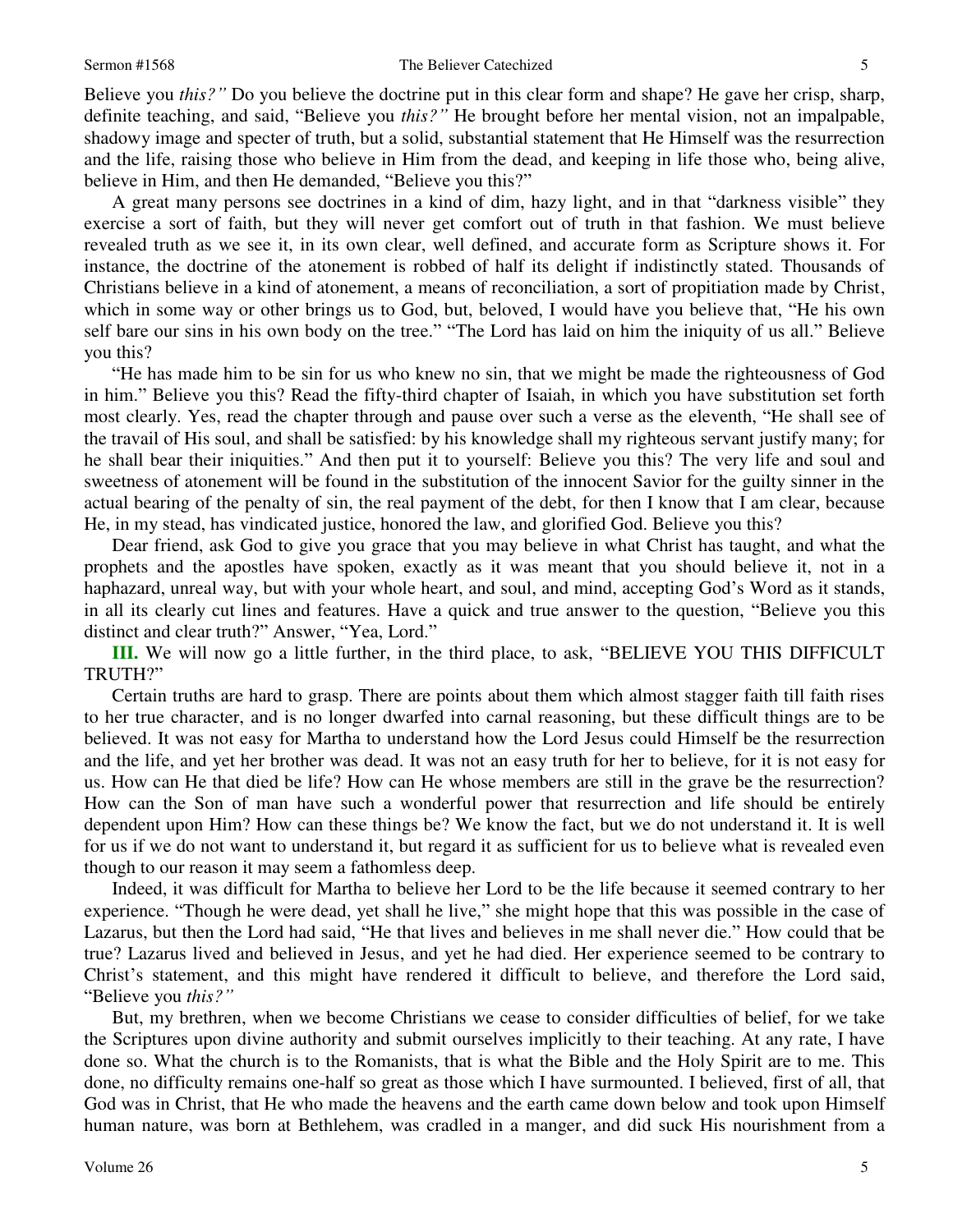woman's breast, after having believed that I can believe anything. An incarnate God once accepted, no difficulty need stagger my faith.

 Martha's speech—"I believe that you are the Christ, the Son of God, which should come into the world"—proved her readiness to believe all else that Jesus might teach. The incarnation, to begin with, without believing which a man can be no Christian at all, is so profound a mystery that other teachings are simple in its presence. "Without controversy great is the mystery of godliness: God was manifest in the flesh." Once rejoice in the light of this which is the very daystar of hope to us, that God has taken into union with Himself our human nature, and you are ready for all light. Only let me know that God says anything is true, and that is enough for me.

 I do not quite join with the poor old woman in her words, but I agree with her spirit, who put her implicit faith in Scripture in the most unguarded way. When someone ridiculed her for believing that the whale swallowed Jonah, "Dear," said she, "if the Word of God had said that Jonah swallowed the whale I should have believed it."

 Brethren, prostrate yourselves before the utterance of God. Not before man's dictum or dogma, not before the utterance of priest, presbyter, pastor, or philosopher, but before God, who cannot err, we prostrate our souls. In Him you must place implicit faith. Let Him say what He wills, we must believe it, and that not in one case or twenty, but in all that He says. "Believe you this?"—*this? this?* whatever it is. Yes, if it is, indeed taught in infallible Scripture by the Holy Spirit of God, we believe it. If your faith does not rise to this mark, evil will happen to it.

 Our Lord said one day to a company of those who were His followers, "Except you eat the flesh of the Son of man and drink His blood, you have no life in you. For my flesh is meat indeed, and my blood is drink indeed. He that eats my flesh and drinks my blood dwells in me, and I in him." What followed? Read on. "Many therefore of his disciples, when they had heard this, said, This is an hard saying; who can hear it? From that time many of his disciples went back, and walked no more with him." They said, "Can this man give us his flesh to eat?" and they came to the conclusion that it could not be, and deserted their teacher. Do we wish to do this?

 The Lord Jesus Christ at the very outset of His ministry prepares us to believe hard things. He bids us count the cost about this as well as everything else. Although we already believe certain mysteries, there are many more that we do not know of as yet, which will in due course demand our faith. Did not Jesus say to Nicodemus when Nicodemus had been told of being born again, and that had staggered him, "If I have told you earthly things, and you believe not, how shall you believe, if I tell you of heavenly things?" As if even regeneration, which is really full of heavenliness, were but a commonplace truth compared with what Nicodemus had yet to believe.

 If Nicodemus had said, "Good Master, I can go as far as this, but I reserve my judgment, and shall venture no further," then the ruler of the Jews and the Son of God would have parted, for he cannot be Christ's disciple who will not receive all Christ's words, let those words be what they may. Believe you this, then? This difficult truth?

 I put this very earnestly to some of you, because it may be that at this moment you are in trouble from want of faith in a promise or a doctrine which seems hard to you. You have a promise, "When you pass through the fire you shall not be burned, neither shall the flame kindle upon you." Believe you *this,* though all things appear to be consumed in the heat of your affliction? It may be that you are under a peculiar cloud and dense gloom, and yet Jesus declares, "I am the light of the world, he that follows me shall not walk in darkness, but shall have the light of life," and again, "Whosoever believes me shall not abide in darkness." Believe you this?

 Can you laugh at impossibility, and say it shall be done because God has said it? Know you not that things impossible with men are possible with God? Can your faith leap over the head of carnal reason? Can present circumstances and the deductions of your own judgment all be waved aside by the left hand as you say, "Let God be true and every man a liar"? If so you have the faith which will comfort and bless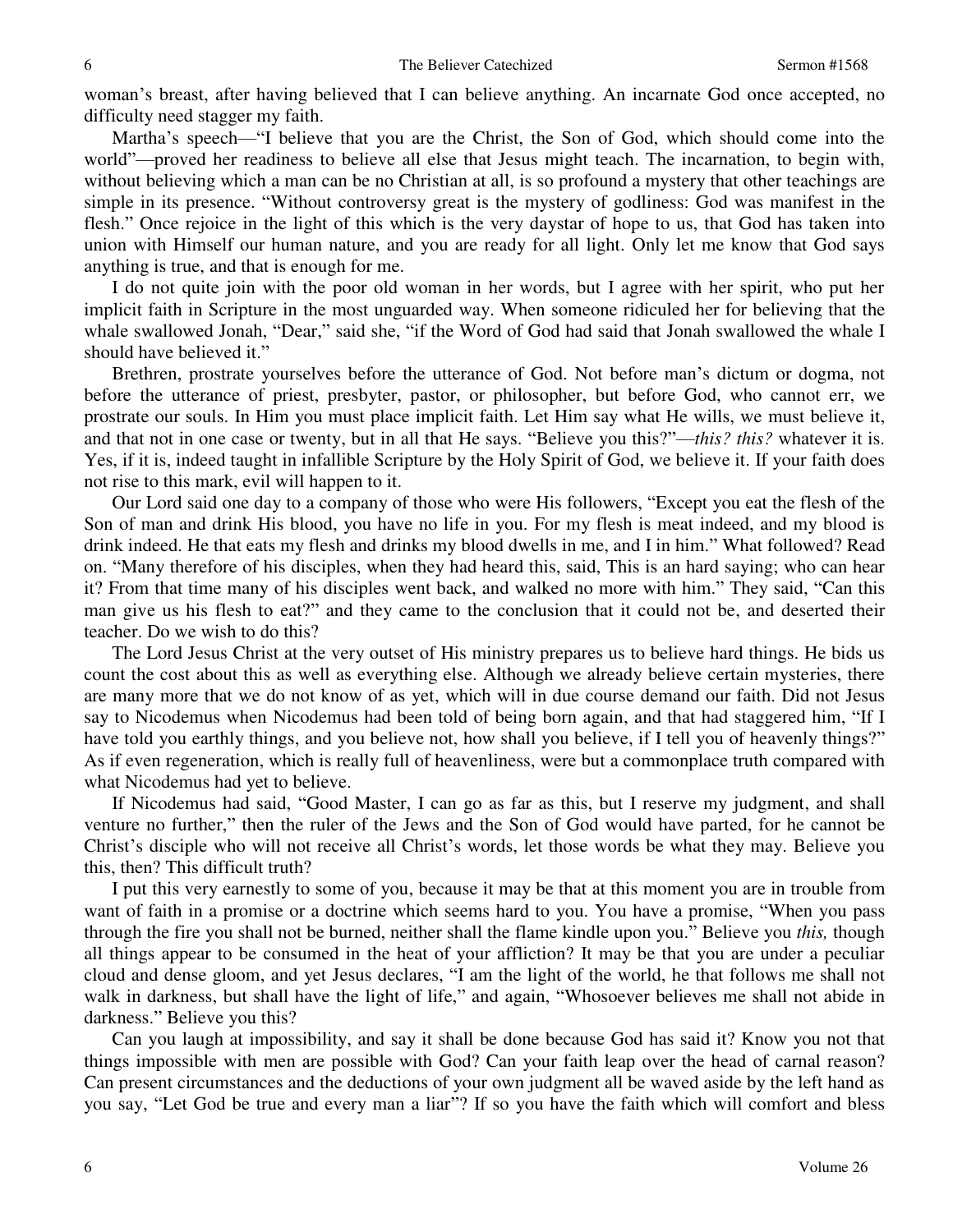you, but if not, like Martha, you will be bowed down with sorrow, since you have not yet believed the truth which can cheer you.

**IV.** Fourthly, to pass on, "Believe you *this?"* that is, BELIEVE YOU THIS TRUTH AS IT STANDS CONNECTED WITH JESUS?

 I called your attention just now to the fact that Martha believed that there would be a resurrection. "Ay," says Christ, "but I am the resurrection, believe you this?" Now it is one thing to believe doctrine, but it is another thing to believe that doctrine as it is embodied in the person of Jesus Christ. "Believe you *this?*<sup>"</sup> There the comfort lies, in believing the truth as you find it in Him who is the truth. Martha was called upon to believe first in Christ's personal power. "The dead will rise." "True, Martha, but do you believe that *I* shall make them rise, that it is through Me the dead shall live? Yea, that I am the life and resurrection? Do you believe that?"

 She was to believe, moreover, in His present power. Mark that. "Even now," says Jesus, *"I am* the resurrection and the life; he that lives and believes in me, though he were dead, yet shall he live, and whosoever lives and believes in me, shall never die." It is one thing to believe that Jesus *will* have power, at the last day, to raise the dead, but do we believe that He is even *now* the resurrection and the life? Oh the bliss of believing in the personal power of Christ and in the present power of Christ! Jesus, the I AM, says, *"I am* the resurrection and the life."

 Moreover, she was called on to believe in the union of Christ with His people, that they are so one with Him, that they are partakers of His life, that if they should come under the power of death they should be delivered out of it, and that being out of the power of death they shall never come under it, in Christ the dead shall live, the living shall not die. "Oh," says one, "but I myself do not comprehend this, for I see good people die." Yes, you see what you think is death, but they do not truly die, they rise into a higher life. That which is the essence of death never touches believers—they "depart out of the world unto the Father," they go "to be with Christ, which is far better," but they do not *die*. Death as a penal sentence, in its innermost meaning, never comes near to those for whom Jesus has borne death upon the cross, His death, in their stead, is the death of death to them. Believe you *this?*

 Come now, let us each one say, do I really believe that Christ Jesus has all power in heaven and in earth? Do I worship Him as God over all, blessed forever? Able to do exceeding abundantly above all that I ask or even think? And when I come in prayer before God do I so believe in Christ that I remember His promise, "Whatsoever you shall ask the Father in my name *I* will give to you," not the Father, but *I*. Even Christ Himself will give you all things. Have you such a notion and idea of your Lord that you know that *He* can do all things for you now and that in answer to your prayer *He* can grant you any blessing and save you out of any trouble and every trouble—believe you *this?* If you do not you have no right idea of Christ, for He is Lord of all. "You are the King of glory, O Christ," and as such we do believe in You, and trust You, and find comfort in Your present, personal power!

 **V.** We must now pass on to a fifth head. Believe you this?—that is to say, BELIEVE YOU THIS TRUTH WHICH IS APPLICABLE TO YOURSELF NOW?

 That was the point with Martha, and this was the place wherein she fell short. She believed that all would rise. But Jesus virtually says—"Believe you that I am the resurrection and the life, because if it be so, I am able to raise your brother at once. Believe you this?" Now, observe, that we sometimes receive great truths and yet we are staggered by lesser truths, because, it may be, the great truth has no practical bearing upon us just now, while the present truth, though it is somewhat less in other respects, has a greater practical bearing upon ourselves and our condition.

 We doubt the promise most necessary to our comfort. For look, she believes that all will rise, well, then, it was a much smaller thing to believe that one would rise. She doubts whether Lazarus can rise because he is in the grave, yet she believes that millions upon millions will rise from the ground. Doubtless that was because of the distance of the time and the scene. Some such feeling must have operated on her mind, for the general resurrection is the greater difficulty. Is it hard to believe that Lazarus can rise who has been dead four days? Well, then, it is a great deal harder to believe that bodies can be quickened which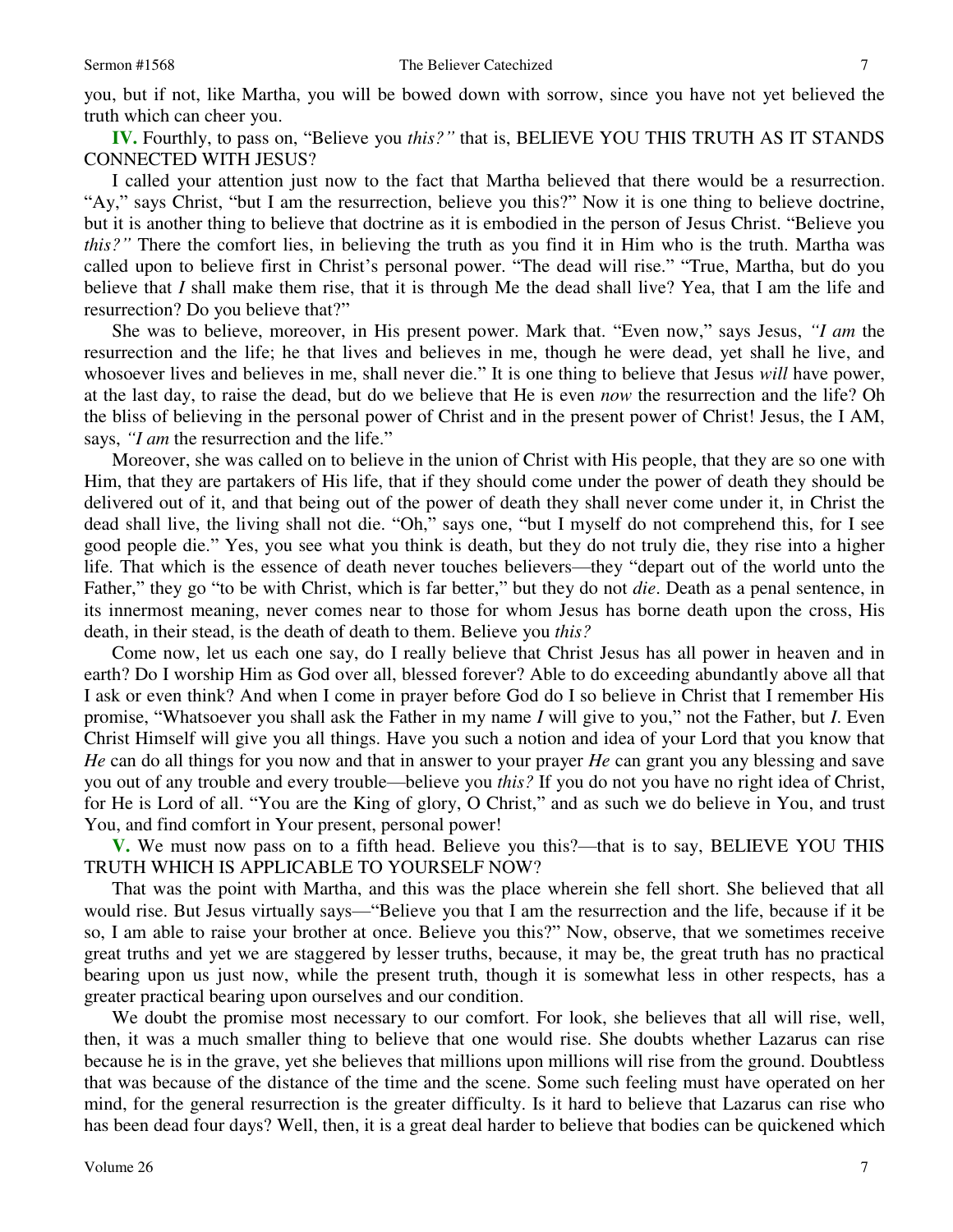have been dead several hundreds of years. Yet she did believe that the dead would rise at the resurrection at the last great day, not only those who were stinking, but those whose bodies had been dissolved by corruption and scattered by the four winds of heaven to the utmost ends of the earth.

 She believed the miracle on a grand scale, so she said, but when it came home to one person who had only been dead four days she could not believe it. She believed that there should be a general resurrection of all sorts of people, and yet, if that can be believed, it is much easier to expect that a favorite of Christ like Lazarus should rise. Jesus loved Lazarus, surely He will call him from the tomb, I say, she professed to believe the larger truth, and then she staggered at the less, because it was applicable to herself.

 I beg you to see whether you are not often walking in the same path. Yonder is a poor soul who believes that Jesus Christ can wash away all sin. Now, my dear friend, do you believe that He can wash your sins away? That is the point, because all the sins of millions are much greater than yours can be, and if Jesus can take away the sin of so many, surely He can take away yours. Believe you this? Will you come and trust Him for yourself?

 And you, Christian, you believe in general that all things work together for good to those who love God, do you believe that all your ills, little and great, are working good for you? Will that toothache of yours work for your good? Do you believe that yesterday's bad debt will work for good? Do you believe that the death of your child will work for good? You know it must be easier to believe that the events of one day will work for good than to believe that all things in the world throughout life will do so, and yet it may be you are staggered at your present trials, and you confess your misgivings.

 Have you faith in everything but that which would comfort you? Have you everything but the special requirement of the hour? How odd! How sad! The carpenter needs to drive a nail, and he has all his tools with him except his hammer! What is he to do? What is the good of all his other tools? If you can believe everything except the truth which would cheer you at this present moment, you are depriving yourself of comfort and strength. Believe you this present promise, given for this very day? The Lord has said, "I will never leave you nor forsake you." Believe you *this?* "Underneath are the everlasting arms." Believe you *this?* "Your shoes shall be iron and brass, and as your days so shall your strength be." Believe you *this?* God's Word is as the tree of life which yields its fruit every month. What a blessing to take the fruit from the tree of life in its month just when it is ripest and full of flavor. He has said, "Delight yourself also in the Lord, and He will give you the desire of your heart." Since you delight in Him He will hear your prayer, and give you the light of His countenance. "Believe you *this?"*

### **VI.** The last point shall be this, BELIEVE YOU THIS PRACTICAL TRUTH?

 Martha said that she believed it, but her after acts did not prove it. She comprehended the belief in the Lord's word in her declaration, "Yea, Lord, I believe that you are the Christ, the Son of God, which should come into the world." But yet she did not believe so as to act on the belief. Coleridge says, "Truths, of all others, the most awful and mysterious, and at the same time of universal interest, are too often considered as so true, that they lose all the power of truth, and lie bed-ridden in the dormitory of the soul, side by side with the most despised and exploded errors."

 How true is the remark, do you not know people who are better than their creed? Why is that? Why, for the very same reason that many people are worse than their creed, because their creed is asleep, and is not operating upon them, they believe as though they did not believe. This is a poor imitation of faith. There is at this moment a house on fire in London. I will suppose that I know the fact, and tell you of it, and you believe it. But what do you care? Not one of you stirs. Ay, but if you saw the engine hurrying along the street and believed that your own house was blazing, I warrant you you would bestir yourselves. Your belief would come a little more home to you as your own concern.

 So there are certain truths which do not seem to concern us to any high degree, at least for the present. They are true and important, but they operate no more upon us than if they were fictions. Martha says she believes in Jesus as the resurrection and the life, yet what is her action? Christ commands the bystanders to take away the stone from the sepulcher, and she interposes with her cry, "Lord, by this time he stinks!" She fears the obnoxious consequences of uncovering such a mass of corruption, though He who is the